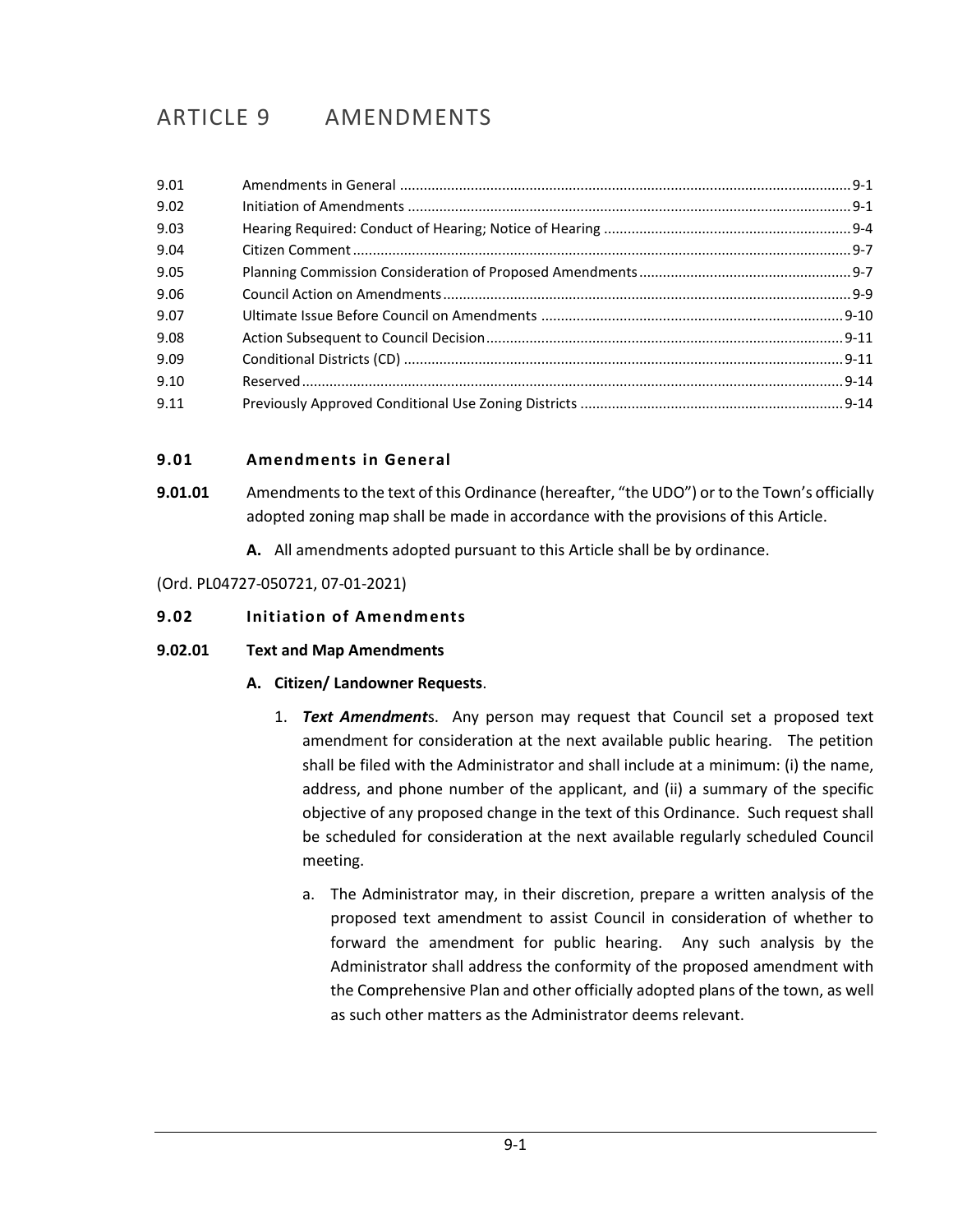- 2. *Map Amendments*. Except as provided at subsection (C), any person may petition for a map amendment by submitting the required fee and a petition in such form and including such information as may be required by the Administrator. A completed map amendment will be set for hearing at the next available public hearing.
- 3. The petition shall be filed with the Administrator and shall include at a minimum:
	- a. The name, address, and phone number of the applicant;
	- b. A description of the land affected by the proposed amendment;
	- c. A description of the proposed map change; and
	- d. In the case of a Conditional District map amendment, those items described at Subsection 9.02.02 below.
- **B**. In addition to proposed amendments submitted per subsection (A) above, the drafting of proposed text amendments and consideration of any text or map amendment at a public hearing may proceed:
	- 1. Upon direction given by Council to staff either upon Council's own initiative or upon Council's consideration of a petition submitted pursuant to section (A) above; or
	- 2. Upon the initiative of the Administrator or the Town Attorney, with the concurrence of both.
- **C.** No amendment to zoning regulations or a zoning map that down-zones property shall be initiated nor shall any such amendment be enforceable without the written consent of all landowner whose property is the subject of the down-zoning amendment, unless the down-zoning amendment is initiated by the city. For purposes of this section, "down-zoning" means a zoning ordinance that affects an area of land (1) by decreasing the development density of the land to be less dense than was allowed under its previous usage, or (2) by reducing the permitted uses of the land that are specified in a zoning ordinance or land development regulation to fewer uses than were allowed under its previous usage.

## **9.02.02 Conditional District (CD) Map Amendment**

- **A.** A property may be placed in a CD only in response to a petition by the owners of all property to be included.
	- 1. No State-owned property may be placed in a CD without prior approval by the Council of State.
- **B.** The petition shall be filed with the Administrator and shall include at a minimum:
	- 1. The name, address, and phone number of the applicant,
	- 2. A description of the land affected by the proposed amendment, and
	- 3. A description of the proposed map change, and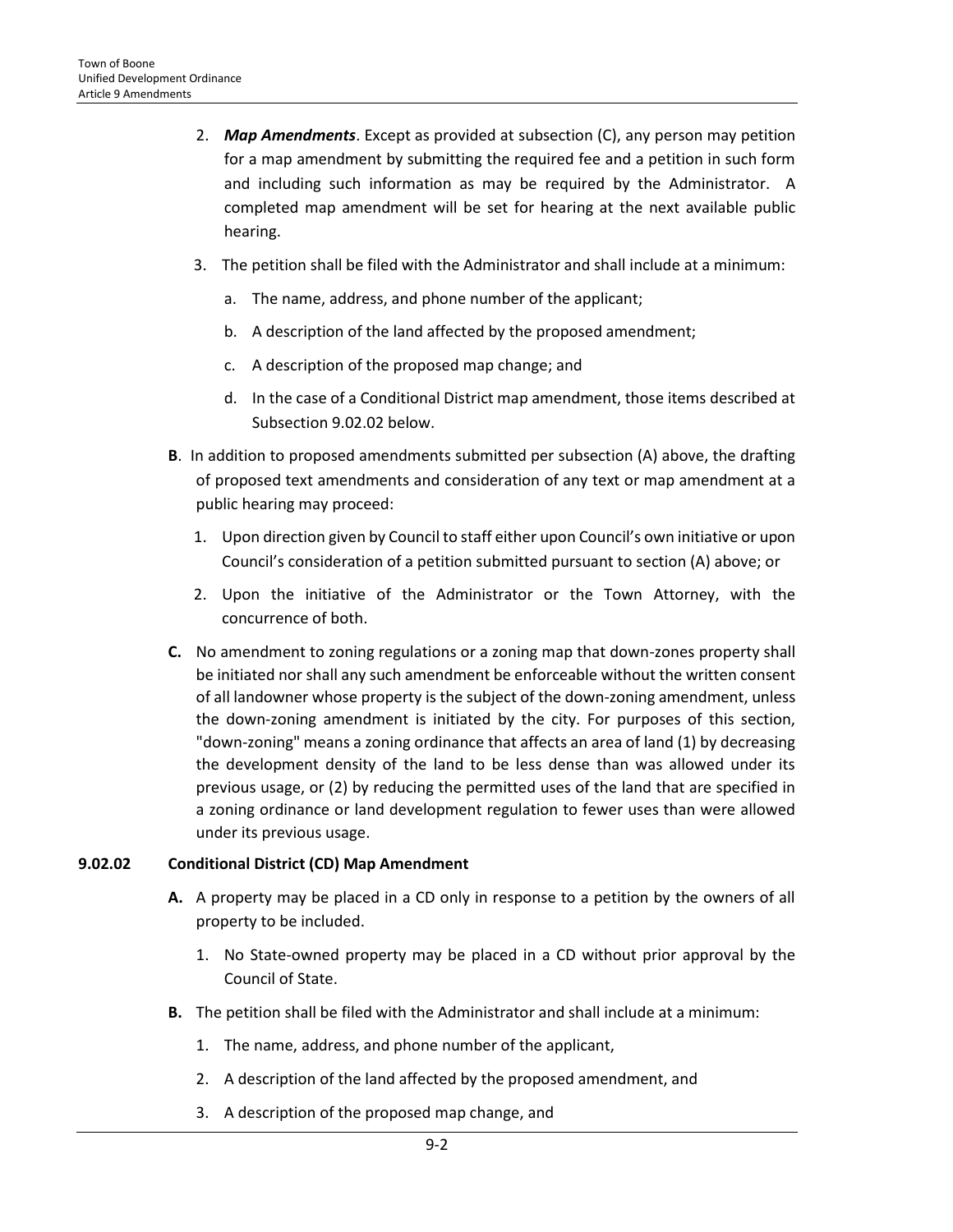4. A site-specific development plan and supporting documentation that specifies the actual use or uses intended for the property and any rules, regulations and conditions that, in addition to all predetermined Ordinance requirements, will govern the development and use of the property.

#### **9.02.03 Council Consideration of Proposed Amendments**

- **A.** Upon consideration of a proposal to amend the UDO text or zoning map, Council may take any one or more of the following actions:
	- 1. Direct further consideration and/or development of the amendment by Staff and/or the Planning Commission,
	- 2. Authorize drafting of a proposed amendment if such has not already been drafted,
	- 3. Set the proposed amendment for public hearing and consideration by the Planning Commission, and/or
	- 4. Decline to authorize further consideration of the proposed amendment.
- **B.** In the event Council directs a proposed amendment to be considered at a public hearing, such hearing may be scheduled at any such date, time and location as will allow proper notice to issue in advance of the hearing.
- **C.** No later than seven (7) days prior to the date set for the public hearing, the Administrator shall prepare an analysis of the proposed amendment to assist the Planning Commission and Council in determining the conformity of the draft amendment with this Ordinance, the Comprehensive Plan and any other officially adopted plan of the Town that relates to the proposed amendment.

#### **9.02.04 Modification of Applications After Distribution of Agenda Packet**

- **A. Modification of Petition Between Distribution of the Agenda Packet and the Public Hearing:**
	- 1. **Modification in Response to Administrator's Recommendation or Request**: An applicant may not significantly modify an application between the distribution of the Agenda Packet containing the Staff Report of the case and the public hearing unless the proposed modification is in direct response to a specific request or recommendation by the Administrator.
		- a. A proposed modification, even in response to the Administrator's recommendation or request, shall be submitted to the Administrator prior to the hearing in sufficient time for the Administrator to fully evaluate the impacts of the proposed modification.
		- b. If the Administrator determines that the applicant did not submit the proposed modification prior to the public hearing in sufficient time for the Administrator to fully evaluate the impacts of the proposed modification, the applicant will be given the choice between the public hearing being rescheduled until the next regularly scheduled public hearing or withdrawal of the proposed modification.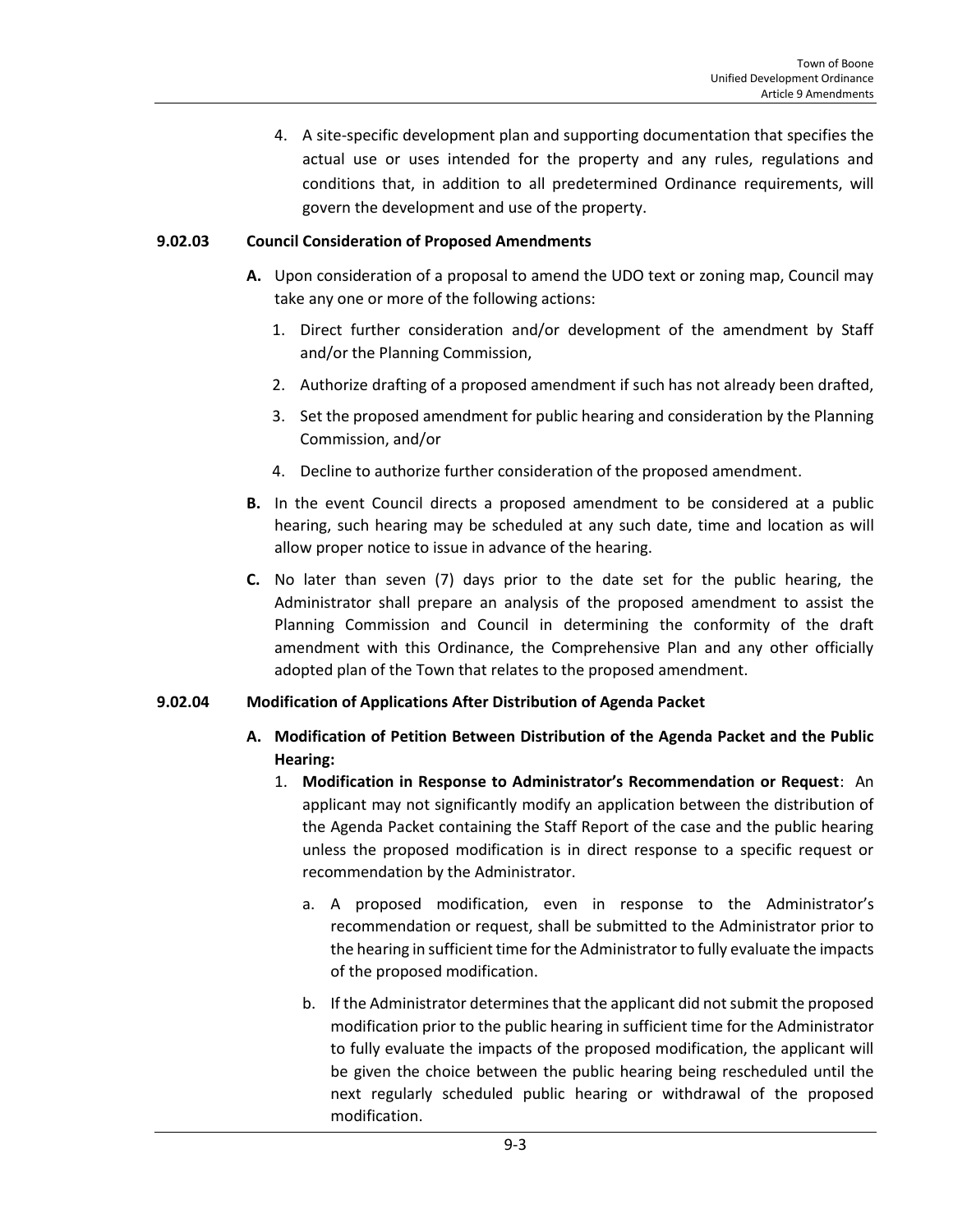- 2. **Insignificant or Minor Modifications in a Petition**: An applicant may make a nonsubstantial modification to an application between the distribution of the Agenda Packet containing the Staff Report and the scheduled public hearing.
	- a. A proposed non-substantial modification shall be submitted to the Administrator prior to the public hearing in sufficient time for the Administrator to fully evaluate the impacts of the proposed modification. However, if an applicant proposes an insignificant modification to a petition during the scheduled hearing, and the Administrator indicates that adequate time exists to fully evaluate the impacts of the modification with or without a recess by the Council, the modified application may be acted upon by the Council.
	- b. If the Administrator determines that the petitioner did not submit the proposed modification prior to the public hearing in sufficient time for the Administrator to fully evaluate the impacts of the proposed modification, the applicant will be given the choice between the hearing being rescheduled until the next regularly scheduled public hearing or withdrawal of the proposed modification.
- 3. **Major Modification of an Application**: A petitioner seeking to significantly modify an application between the distribution of the Agenda Packet containing the Staff Report of the case and the public hearing, whether in response to Staff recommendations or self-initiated, must file a new application.
- 4. **Determination as to whether a Proposed Modification is Insignificant, Minor or Major:** The Planning Director shall make the determination as to whether a modification is "insignificant", "minor" or "major" in accordance with Section 4.16.
- **C. Modification of Petition in Response to Concerns & Issues Raised at the Hearing**
	- 1. In response to questions or comments by persons appearing at the hearing or to suggestions or recommendations by the Board an applicant may agree to modify an application, including the plans and specifications submitted.
	- 2. Unless such modification is so substantial or extensive that the Council cannot reasonably be expected to perceive the nature and impact of the proposed change without revised plans before it, the Council may approve the petition with the condition that the development permit will not be issued until plans reflecting the agreed upon changes are submitted and approved by the Administrator.

(Ord. 20150028, 11-19-2015; Ord. 20150149, 05-19-2016; Ord. PL00421-04102017, 05-18-2017; Ord. PL01265-011618, 03-22-2018; Ord. PL02333-030719, 05-09-2019; Ord. PL04196-090820, 07-01-2021; Ord. PL04727-050721, 07-01-2021)

# <span id="page-3-0"></span>**9.03 Hearing Required: Conduct of Hearing; Notice of Hearing**

**9.03.01 Hearing Required**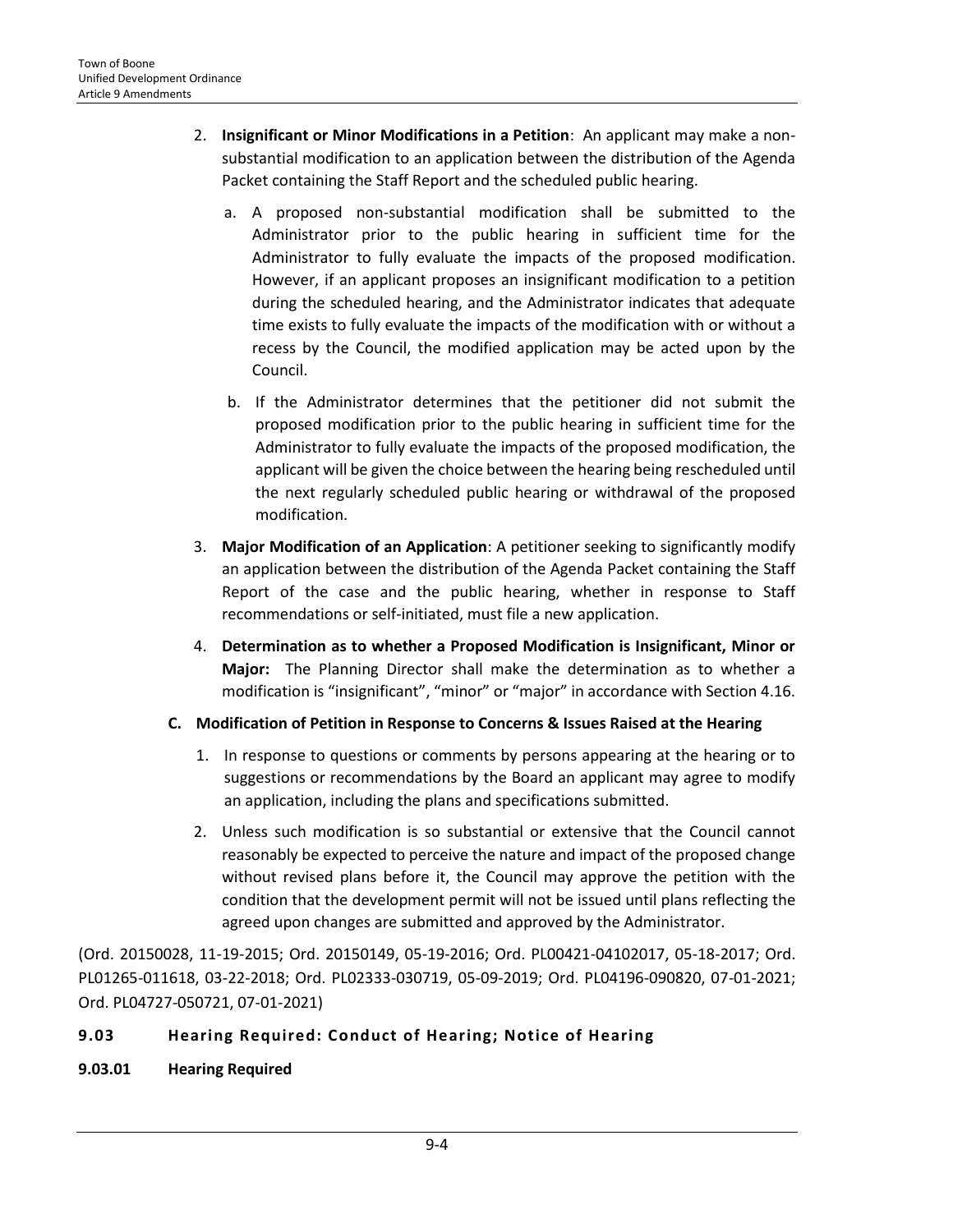- **A.** Text, General, and Conditional District Map Amendments are a legislative process subject to judicial review.
- **B.** No action that amends or repeals any of the provisions of this Ordinance may be adopted until a public hearing has been held on such.

## **9.03.02 Conduct of Hearing**

- **A.** The Council and Planning Commission shall meet in joint session to hold the public hearing, and a quorum of each body must be present.
- **B.** Public hearings on proposed amendments shall be conducted in accordance with the meeting schedule adopted by Council, so long as there are items for consideration.
- **C.** A record of the public hearing will be prepared by Staff and minutes of the hearing submitted to the Planning Commission and Council as soon as practical following the public hearing.
- **D.** Public hearings shall be conducted in accordance with rules for the hearing adopted by the Council.
- **E.** The Mayor or other presiding officer may, at a minimum:
	- 1. Limit the length of time for each speaker, and
	- 2. Require the designation of a spokesperson for groups of persons supporting or opposing the proposed amendment for the same reasons, and
	- 3. Provide for the maintenance of order and order the removal from the hearing room of any person attempting to disrupt the hearing or to intimidate or belittle other speakers, and
	- 4. Limit the number of persons in the hearing room at any one time, insofar as the number of persons wishing to attend the hearing exceeds the safe capacity of the hearing room.
- **F.** Public hearings shall be conducted as follows except as otherwise directed by Town Council:
	- 1. The applicant or other proponent of the proposed amendment shall present the requested amendment and answer questions posed by Planning Commission and Town Council members.
	- 2. Town staff (if not the proponent of the amendment) shall comment upon the proposed amendment and answer questions posed by Planning Commission and Town Council members.
	- 3. Any other persons wishing to speak on the proposed amendment shall be given an opportunity to do so and to answer questions posed by Planning Commission and Town Council members.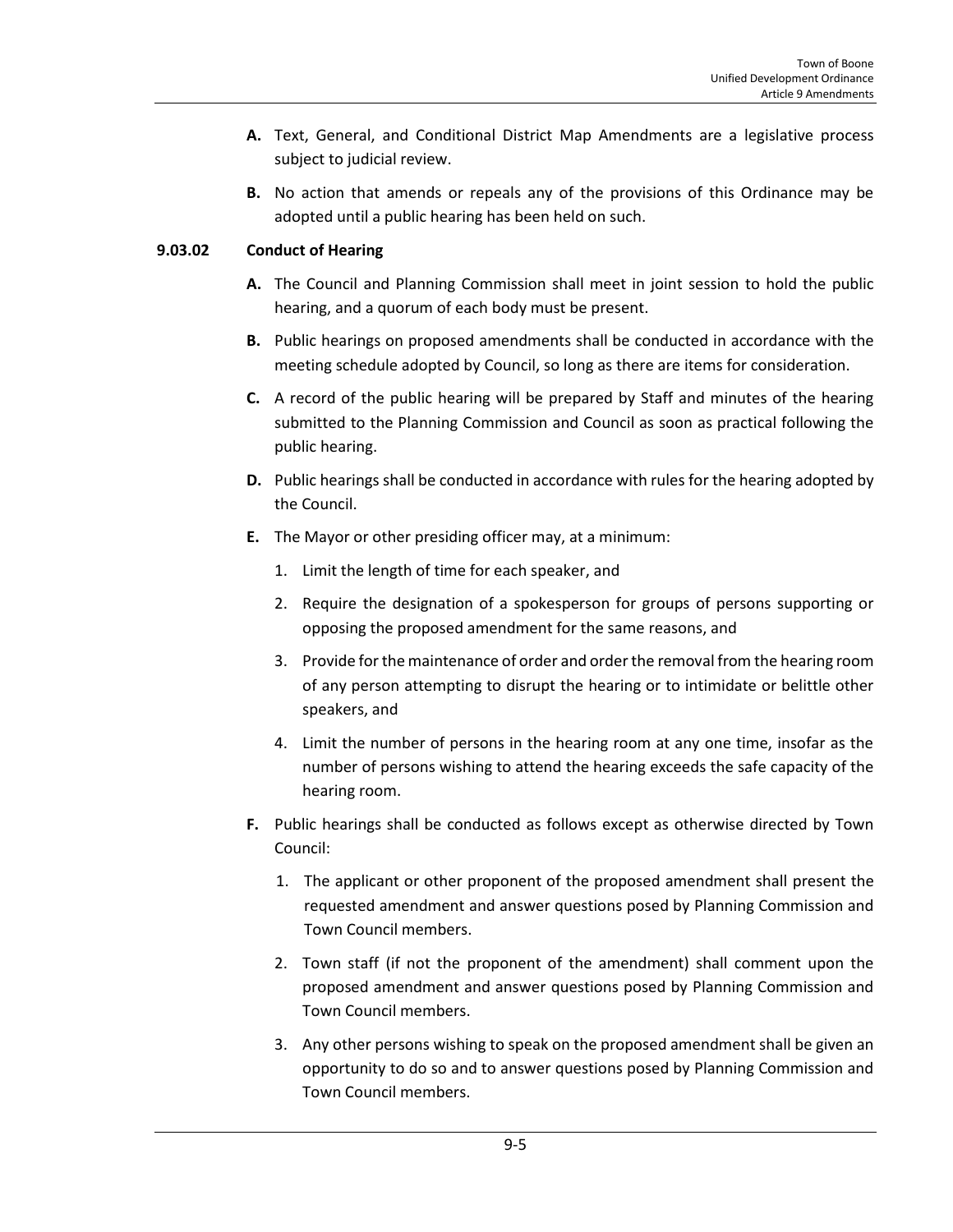- 4. The meeting shall then be opened to comment and discussion by and among Planning Commission and Town Council members, who also may in their discretion seek further information from or otherwise involve Town staff, the applicant, and any other interested persons in the discussion.
- **G.** Town Council and Planning Commission member shall endeavor to use the public hearing as a forum to voice and address concerns about the proposed amendment, so that each body can have the benefit of understanding the views and concerns of members of the other body.
- **H.** In the case of Conditional District zoning applications, Town Council and Planning Commission members shall endeavor to use the public hearing as a forum to explore possible conditions that could be placed on the proposed development with the agreement of the applicant.

#### **9.03.03 Hearing Notice**

- **A. Legal Ad:** For all amendments, the Administrator shall publish a notice of the public hearing no less than once a week for two (2) successive weeks in a newspaper having general circulation in the area.
	- 1. The notice shall be published for the first time not less than ten (10) days nor more than twenty-five (25) days before the date fixed for the hearing.
	- 2. In computing this period, the date of publication shall not be counted but the date of the hearing shall be.
- **B.** Adjacent Landowner Notification: With respect to zoning map amendments, the Administrator shall mail written notice of the public hearing by first class mail to the owners, as shown on the listings of the Watauga County Tax Administration, of all properties whose zoning classification will be changed by the proposed amendment and owners of properties for which any portion is (i) within 150 feet of the subject property or (ii) separated from the subject property from the subject property only by a street or other transportation corridor.
	- 1. Each notice shall be deposited in the mail at least ten (10) but not more than twenty-five (25) days prior to the date of the public hearing.
	- 2. The person mailing such notices shall certify to the Council that fact, and such certificate shall be deemed conclusive in the absence of fraud. The certificate of mailing shall be included in the Administrator's analysis of the proposed petition to the Council and Commission.
		- a. However, if the proposed zoning map amendment directly affects more than fifty (50) properties owned by a total of at least fifty (50) different landowners, the Council may direct notification, instead of by the aforesaid individually mailed notices, by publication of the notice described above, supra, alone, but the notice must be not less than one-half a newspaper page in size and must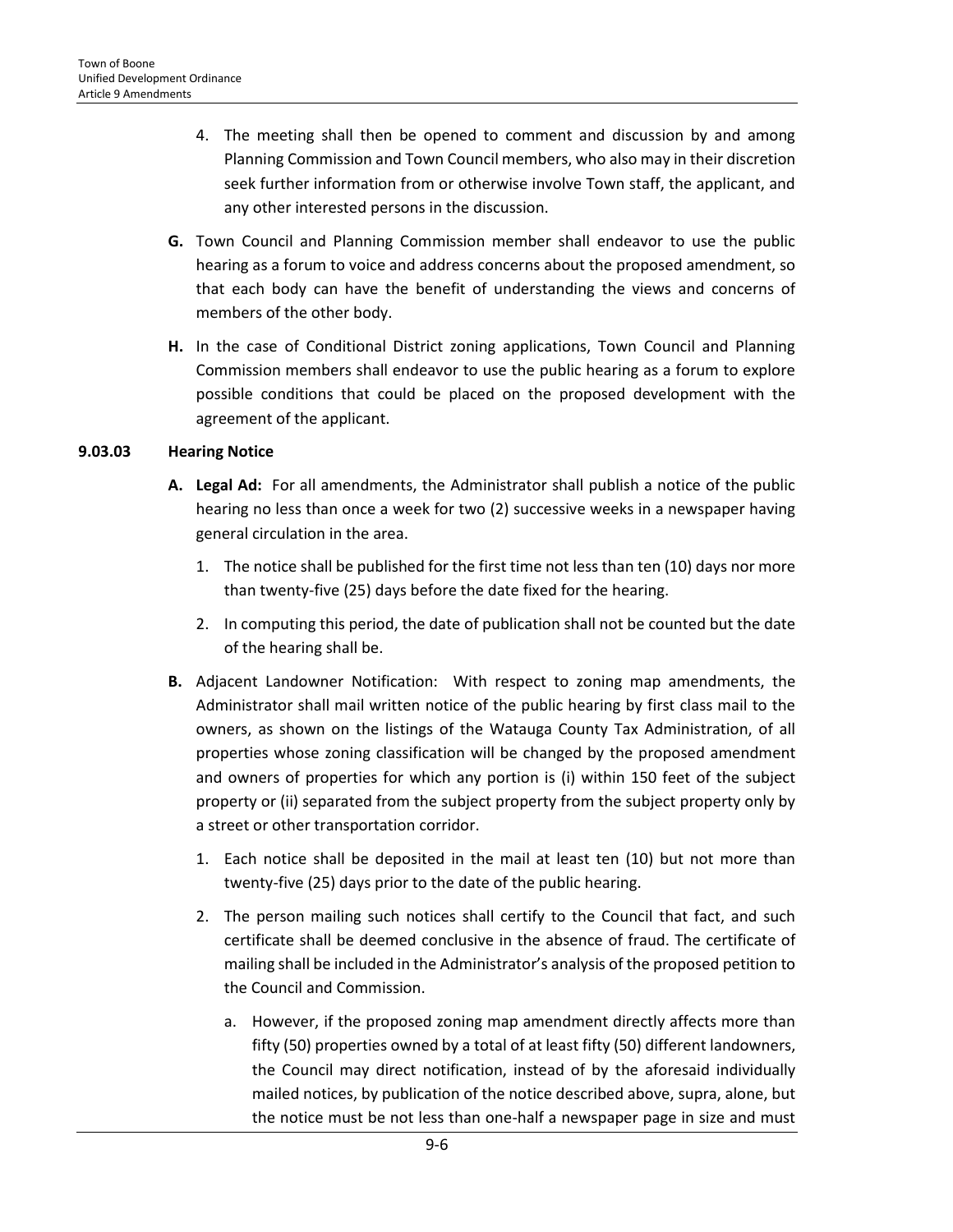be supplemented by individual notices by first class mail to landowners who reside outside the newspaper circulation area, according to the addressees listed on the most recent property tax listing for each affected property.

- **C. Posting**: With respect to General and Conditional District Map Amendments, the Administrator shall also post notices of the public hearing on the site proposed for rezoning or on an adjacent public street or highway right of way within at least ten (10) but not more than twenty-five (25) days prior to the date of the public hearing.
	- 1. When multiple parcels are included within a proposed zoning map amendment, a posting on each individual parcel is not required, but the Administrator shall post sufficient notices to provide reasonable notice to interested persons.
	- 2. In addition, the Administrator shall take any other action deemed by the Council or Administrator to be useful or appropriate or desirable to give notice of the public hearing.
- **D.** Every notice required by this Section shall:
	- 1. State the date, time, and place of the public hearing, and
	- 2. Summarize the nature and character of the proposed change, and
	- 3. Reasonably identify the property whose zoning classification would be affected by the amendment if the proposed amendment involves a change in zoning district classification, and
	- 4. State that the full text of the proposed amendment can be obtained from the Town Clerk, and
	- 5. State that substantial and insubstantial changes in the proposed amendment may be made following the public hearing.

(Ord. 20150028, 11-19-2015; Ord. PL01265-011618, 03-22-2018; Ord. PL01809-082218, 10-16-2018; Ord. PL02455-041619, 06-27-2019; Ord. PL04727-050721, 07-01-2021)

#### <span id="page-6-0"></span>**9.04 Citizen Comment**

**9.04.01** If any resident, property owner, business owner or other citizen in the Town submits a written statement regarding a proposed amendment to this unified development ordinance, including a zoning map or text amendment, to the clerk to the board at least two (2) business days prior to the proposed vote on such change, the clerk to the board shall deliver such written statement to Council.

(Ord. 20150028, 11-19-2015, Ord. 20160027, 05-19-2016; Ord. PL04196-090820, 07-01-2021; Ord. PL04727-050721, 07-01-2021)

#### <span id="page-6-1"></span>**9.05 Planning Commission Consideration of Proposed Amendments**

**9.05.01** A proposed amendment shall be deemed submitted to the Planning Commission for review and comment upon the holding of the public hearing on the proposed amendment as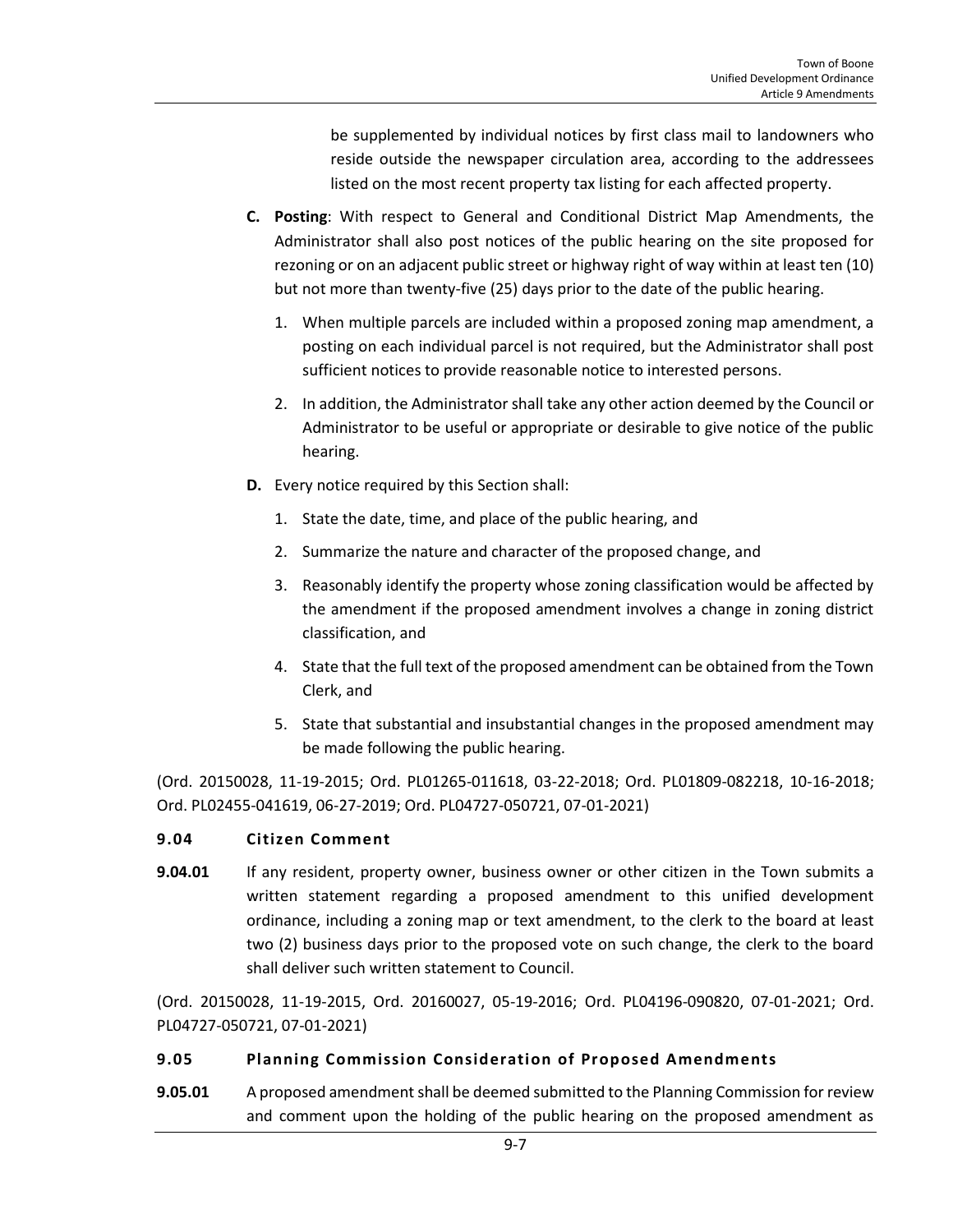provided at subsection 9.03. Following the public hearing, the Planning Commission, may proceed to consider the proposed amendment:

- **A.** In that same meeting,
- **B.** At its next regularly-scheduled meeting and/or
- **C.** At a subsequent special meeting, so long as proper notice is given thereof.
- **9.05.02** The Planning Commission may not reopen a public hearing or hold a second public hearing accept as approved by Town Council.
- **9.05.03** The Planning Commission may at any time in connection with its review and recommendation duties seek additional information from Town Staff, and such shall not be deemed the reopening or holding of a public hearing.
- **9.05.04** The Commission shall endeavor to provide a written report and written recommendation to the Council within 30 days of the public hearing. However, the Commission may apply to Council for an extension of time to submit its recommendations.
	- **A.** The Commission shall specifically advise and comment on whether the proposed amendment is consistent with the Comprehensive Plan and other officially adopted plans that are applicable and whether the Commission recommends adoption of the proposed amendment.
	- **B.** The planning board shall provide a written recommendation to the governing board that addresses plan consistency and other matters as deemed appropriate by the planning board, but a comment by the planning board that a proposed amendment is inconsistent with the comprehensive plan shall not preclude consideration or approval of the proposed amendment by the governing board
	- **C.** In its report to the Council, the Commission may comment, as it deems appropriate, on any matter related to the proposed amendment. By way of example and without limiting the foregoing, in the case of a proposed text amendment, the Commission may propose changes to the proposed text; and in the case of a Conditional District rezoning application, the Commission may propose that one or more conditions be requested by Council.
- **9.05.05** Rather than or in addition to making its written report, the Commission may recommend to Council that a second public hearing be held on the amendment in order to gather additional public comment or other information. Such a request shall not, however, preclude the Council from acting on the amendment once 30 days have elapsed from the initial public hearing. If Town Council approves a second public hearing, the Planning Commission shall have 30 days from the date of that second public hearing to make a written report to Town Council, and the Town Council shall not act on the application until that 30 days has elapsed.
- **9.05.06** No member of the Commission shall participate in the discussion or vote on any recommendations regarding any amendment where the outcome of the matter being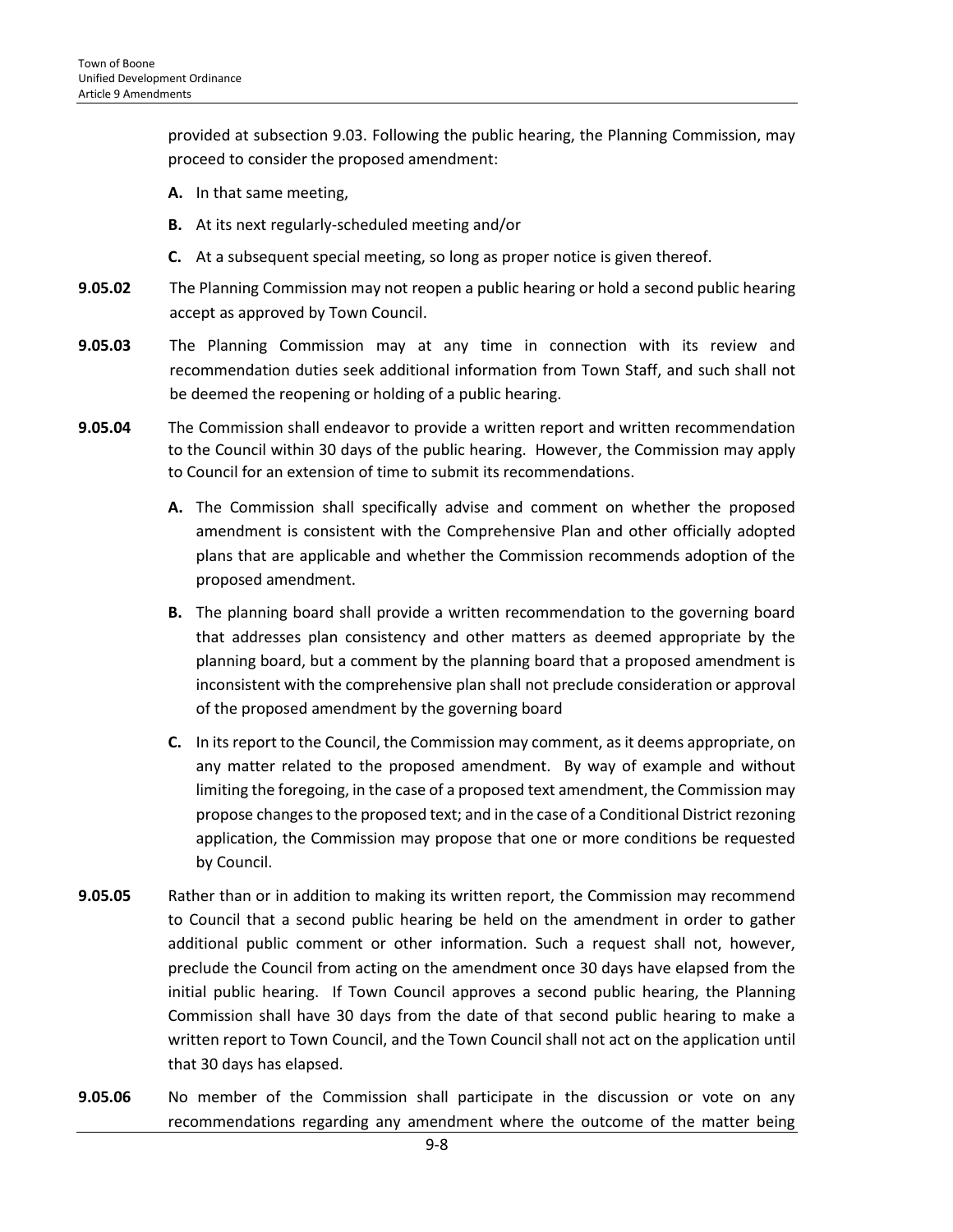considered is reasonably likely to have a direct, substantial, and readily identifiable financial impact on the member.

(Ord. 20150028, 11-19-2015; Ord. 20150149, 05-19-2016; Ord. PL01298-020218, 04-19-2018; Ord. PL02455-041619, 06-27-2019; Ord. PL04727-050721, 07-01-2021)

## <span id="page-8-0"></span>**9.06 Council Action on Amendments**

## **9.06.01 Council Action After Referral to the Commission:**

- **A.** At any meeting following the receipt of a written report and recommendation from the Commission or after thirty (30) days following the public hearing on a proposed amendment if the Commission fails to submit a written report, the Council may proceed with its consideration of the proposed amendment. Council may:
	- 1. Adopt the proposed amendment; or
	- 2. Adopt the proposed amendment with modifications; or
	- 3. Reject the proposed amendment; or
	- 4. Continue its consideration of the amendment to a later meeting date; or
	- 5. Refer the proposed amendment back to Staff and/or the Planning Commission for such further consideration as Council may direct, including but not limited to a second public hearing.
- **B.** A proposed amendment may only be adopted upon majority affirmative vote of Council. For purposes of any such vote, a failure to vote shall not be considered a vote in the affirmative.
- **C.** The Council should endeavor to take action no later than sixty (60) days after the Commission submits its written recommendation.
- **D.** A comment by the Commission that a proposed amendment is inconsistent with the comprehensive plan shall not preclude consideration or approval of the proposed amendment by the Council.
- **E.** The Council is not bound by any other recommendation of the Planning Commission, including a recommendation that the proposed amendment be rejected.
- **F.** In the event Council fails to act on a proposed amendment within ninety (90) days of submission of the Commission's recommendation, such action shall be deemed a denial of the proposed amendment.
- **9.06.02** When adopting or rejecting any UDO text or map amendment, the Council:
	- **A.** Shall explicitly consider and address in its deliberations the Planning Commission's recommendations and relevant portions of the comprehensive plan and any other applicable adopted plan.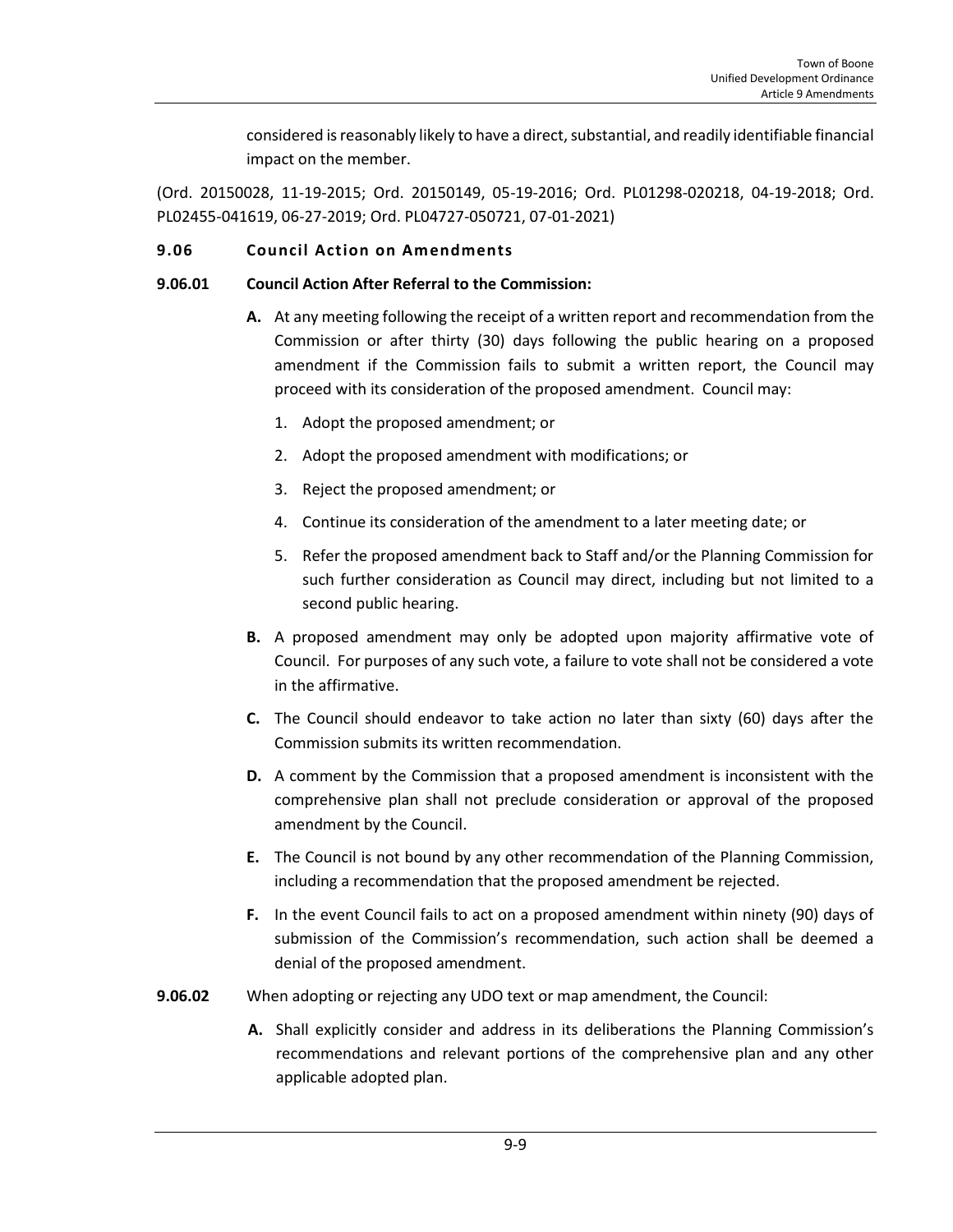- **B.** Shall approve a statement analyzing the reasonableness of the proposed rezoning, which may consider among other factors; provided, that if the rezoning involves over 50 properties with more than 50 owners, the statement on reasonableness may address the overall rezoning:
	- 1. the size, physical conditions, and other attributes of the area proposed to be rezoned,
	- 2. the benefits and detriments to the landowners, the neighbors, and the surrounding community,
	- 3. the relationship between the current actual and permissible development on the tract and adjoining areas and the development that would be permissible under the proposed amendment;
	- 4. why the action taken is in the public interest; and
	- 5. any changed conditions warranting the amendment.
- **C.** May adopt a brief statement describing whether its action is consistent with the Comprehensive Plan and any other officially adopted plan that is applicable and explaining why the Council considers the action taken to be reasonable and in the public interest; provided, that if the rezoning involves over 50 properties with more than 50 owners, the statement on reasonableness may address the overall rezoning. A plan consistency statement is not subject to judicial review.
- **D.** May approve a statement of reasonableness and a plan consistency statement as a single statement.
- **9.06.03** If a zoning map amendment is adopted and the action was deemed inconsistent with the adopted plan, the zoning amendment shall have the effect of also amending any future land-use map in the approved plan, and no additional request or application for a plan amendment shall be required.
- **9.06.04** A proposed amendment submitted by an applicant may be withdrawn by the applicant at any time prior to final Town Council action on the application.
	- **A.** If an applicant fails to pursue the application for a period of six (6) months thereafter, the application shall be deemed to have expired.

(Ord. 20150149, 05-19-2016; Ord. PL01298-020218, 04-19-2018; Ord. PL02455-041619, 06-27-2019; Ord. PL04727-050721, 07-01-2021)

# <span id="page-9-0"></span>**9.07 Ultimate Issue Before Council on Amendments**

**9.07.01** In deciding whether to adopt a proposed amendment to this Ordinance, the central issue before the Council is whether the proposed amendment advances the public health, safety, or welfare. All other issues are irrelevant, and all information related to other issues at the public hearing may be declared irrelevant by the Mayor and be excluded. In particular, when considering proposed general use map amendments: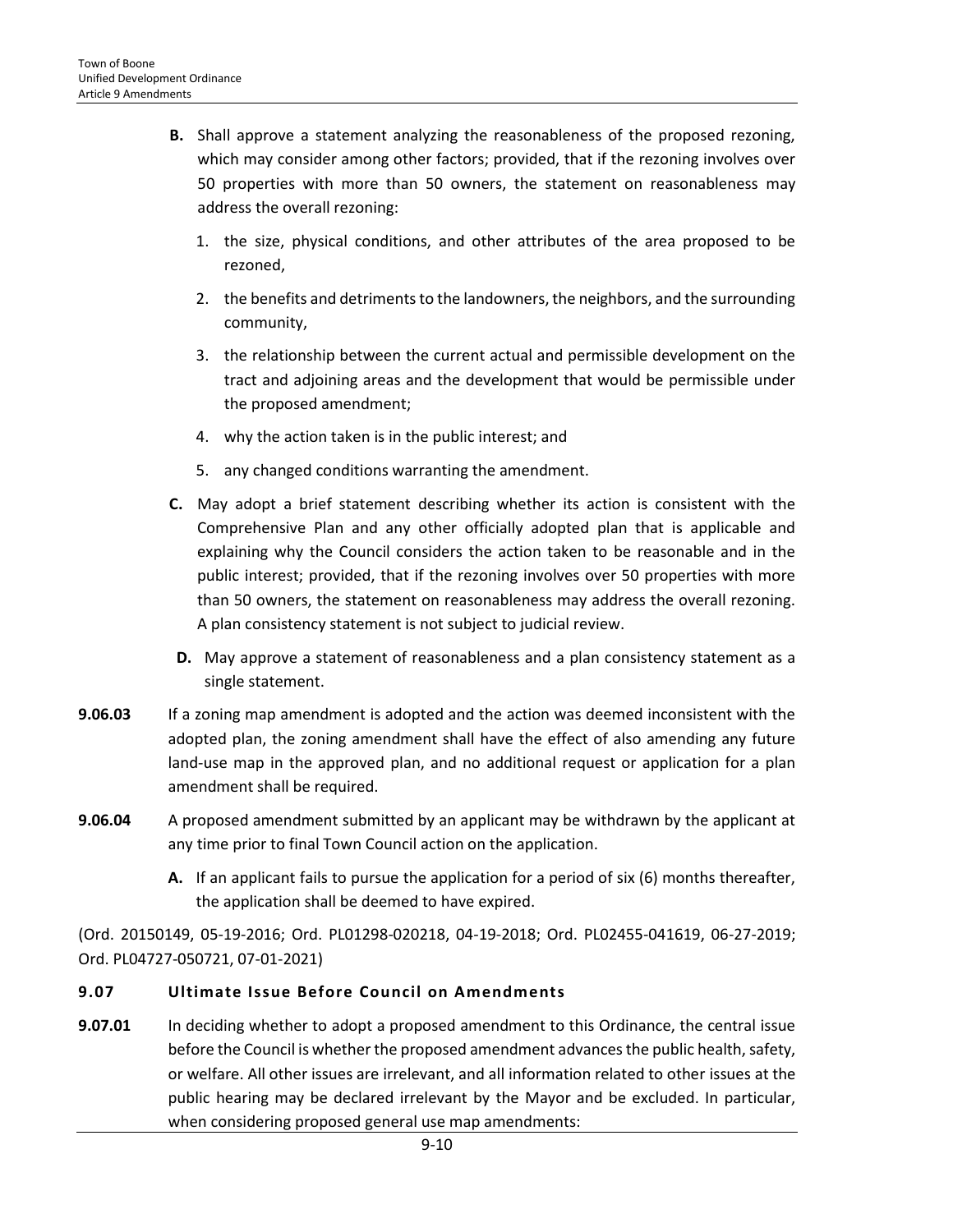- **A.** The Council shall not consider any representations made by the petitioner that if the change is granted the rezoned property will be used for only one of the possible range of uses permitted in the requested classification. Rather, the Council shall consider whether the entire range of permitted uses in the requested classification is more appropriate than the range of uses in the existing classification.
- **B.** The Council shall only consider the impact of the proposed change on the public at large.

## <span id="page-10-0"></span>**9.08 Action Subsequent to Council Decision**

- **9.08.01** The Administrator shall notify the petitioner of the disposition of the amendment petition and file a copy of the decision in the office of the Planning and Inspections Department.
- **9.08.02** Any amendments pertaining to watershed protection must be filed with the North Carolina Division of Water Quality, North Carolina Division of Environmental Health, and the North Carolina Division of Community Assistance.
- **9.08.03** In the case of approval of an amendment, all necessary changes to the Ordinance or zoning map shall be entered within fifteen (15) working days of the effective date of the amendment. The Administrator shall authenticate the entry of each amendment and shall maintain a record of the nature and date of the amendment.

## <span id="page-10-1"></span>**9.09 Conditional Districts (CD)**

**9.09.01** Property may be placed in a conditional district only in response to a petition by all owners of the property to be included.

#### **9.09.02 Neighborhood Meeting**

- **A.** The applicant shall conduct a neighborhood meeting prior to the submission of the application for a Conditional District Zoning Map Amendment. This meeting will allow the applicant to explain the proposed development and to be informed of the concerns of the neighborhood and surrounding property owners.
- **B.** A meeting notice must be mailed to property owners within 300' of the development at least 25 days prior to the meeting in accordance with Subsection 1.13.02 herein. A copy of the notice shall also be provided to the Planning Department. The notice shall contain a summary of the proposed development, the applicants contact information, the date, time, and location of the meeting.
- **C.** The meeting must be held at an accessible and convenient location and time in light of available options. Upon coordination through the Planning Department, the meeting may be held at Town Council Chambers if that location is available.
- **D.** At the meeting, the petitioner, at a minimum, shall present all the following information:
	- 1. Contact information of the parties involved in the ownership, design, and development of the property;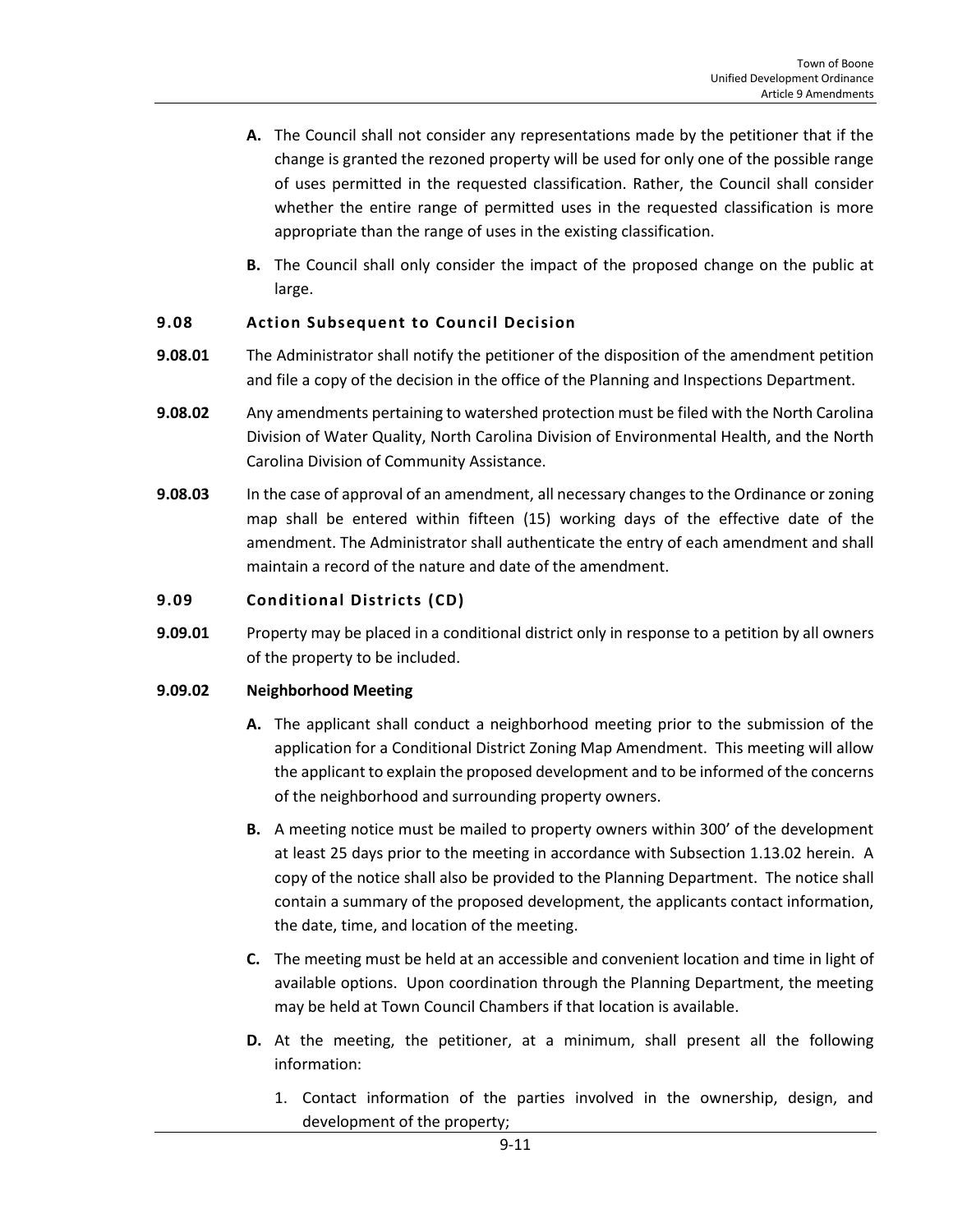- 2. The location of the property and general information on the current conditions of the site;
- 3. Proposed use(s) and site development;
- 4. Any preliminary plans or renderings, if available; and
- E. The applicant shall provide the Administrator with a summary report of the meeting which includes a list of all attendees and details the meeting including all concerns expressed by attendees and commitments made by the petitioner. This report shall be included in the staff report.
- **9.09.03** The authorization of a CD for any major subdivision preliminary plat approval or any use which is permitted only as a special use in the zoning district which corresponds to the conditional district shall preclude any requirement for obtaining a special use permit for such use.
- **9.09.04** All variances proposed by the petitioner must be obtained from the Board prior to the scheduling of the public hearing for the CD.
- **9.09.05 Transitional Zones.** Any proposed CD development within a transitional zone is subject to the standards and requirements of 6.02.02 herein.
- **9.09.06** Specific conditions applicable to a CD may be proposed by the applicant or the Town or its agencies, but only those conditions approved by the Town and consented to by the petitioner in writing may be incorporated into the development approval requirements.
	- **A.** Conditions and site-specific standards imposed in a CD shall be limited to those that (i) address the conformance of the development and use of the site to Town Ordinances and the comprehensive plan and other applicable plans and (ii) the impacts reasonably expected to be generated by the development or use of the site.
		- 1. Unless consented to by the applicant in writing, in the exercise of the authority granted by this section, a local government may not require, enforce, or incorporate into the zoning regulations any condition or requirement not authorized by otherwise applicable law, including, without limitation, taxes, impact fees, building design elements within the scope of G.S. 160D-702(b), drivewayrelated improvements in excess of those allowed in G.S. 136-18(29) and G.S. 160A-307, or other unauthorized limitations on the development or use of land.
	- **B.** Town Council members and the applicant shall endeavor to discuss and agree to conditions as part of the public hearing process provided at section 9.03; notwithstanding the foregoing, proposed conditions may be discussed or negotiated at any time that Town Council is considering the proposed application.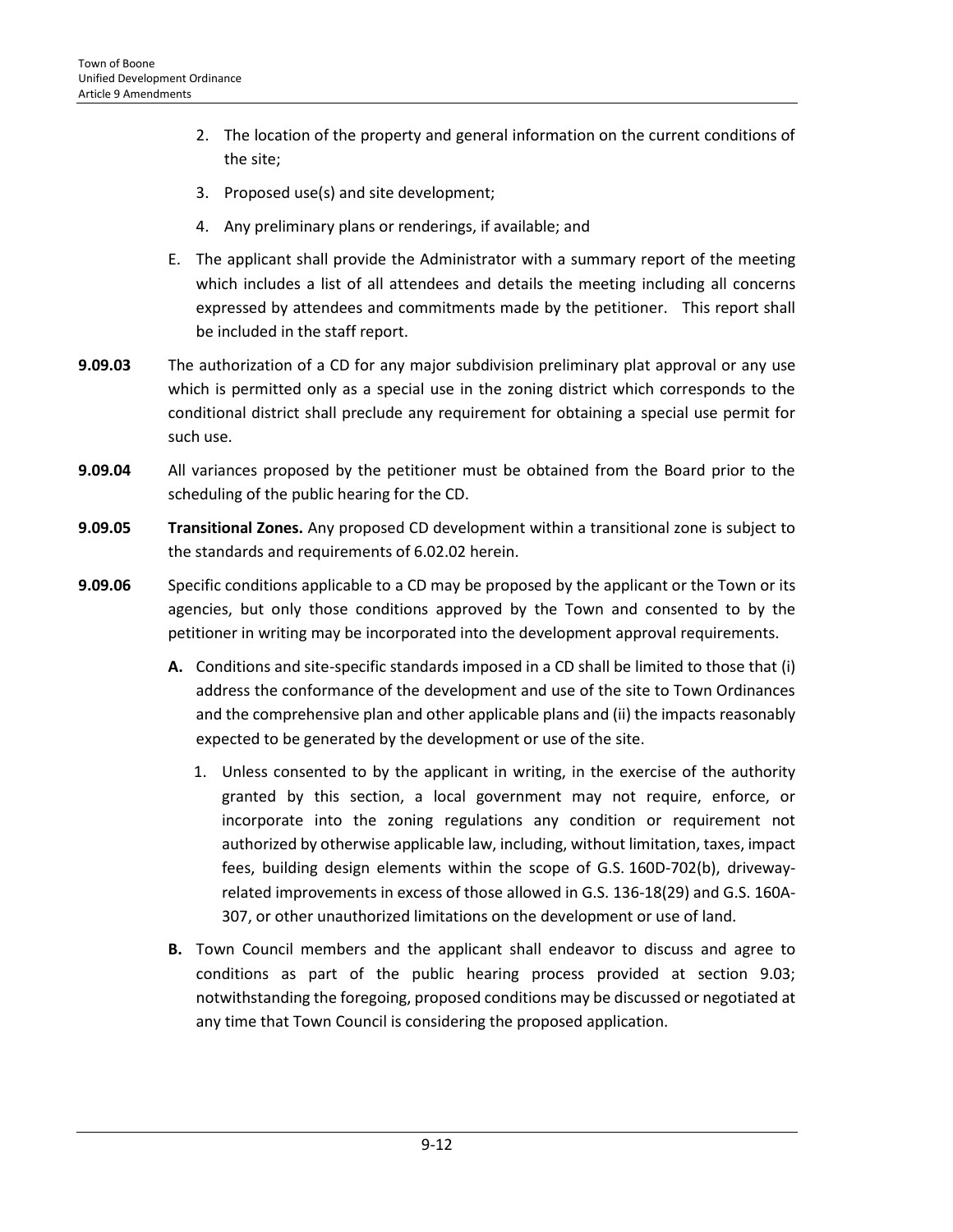- **C.** The applicant shall forthrightly answer any request by a Town Council member to agree to a proposed condition. Before doing so, however, the applicant may request continuance of the meeting or postponement of the applicant's response until a subsequent meeting so that the applicant may further consider the requested condition before making a response. Such request for delay in responding may be granted by a consensus of the Town Council or, there being none, majority vote. Town Council shall continue or postpone the meeting to the next available public hearing or such earlier meeting as it shall deem appropriate.
- **D.** An applicant's refusal to answer a request to agree to a proposed condition shall be deemed a withdrawal of the application per section 9.06.03.
- **E.** After the Town has published the notice of public hearing for the application, the applicant shall make no changes to the conditions or site-specific standards that are less restrictive than those stated in the application, including but not limited to smaller setbacks, more dwelling units; greater height; more access ways; new uses; and fewer improvements. More restrictive conditions or additional conditions may be added to the application if such conditions are received by the Planning Department in writing and signed by all owners of the property at least ten (10) business days before the date scheduled for final Town Council action on the application.
- **9.09.07** Changes to an approved petition or to conditions attached to the approved petition shall be treated the same as amendments to these regulations or to the zoning map and shall be processed as a new application.
	- **A.** Except for a proposed minor modification to a previously approved CD, no proposal to amend or change any CD may be accepted nor considered within twelve (12) months of the date of the original approval of the CD or within twelve (12) months of a hearing upon any previous proposal to amend or change the CD.
	- **B.** A minor modification is one which does not significantly change the essential character of the use or activity that has been previously authorized through the CD zoning approval.
	- **C.** The Administrator shall determine whether a proposed modification to a previously approved CD is a minor modification.
- **9.09.08** If a petition for a CD is approved, a copy of the approval and all conditions relative to the approval, including site-specific development plan(s), shall be kept on file in the Planning and Inspections Department office. A copy of the approval will also be recorded with the Watauga County Register of Deeds.
- **9.09.09** Should, by the end of the applicable vesting period, the property fail to develop in accordance with the terms and conditions of the CD approval, no subsequent use of the property shall be permitted without a new petition for zoning map amendment being filed.